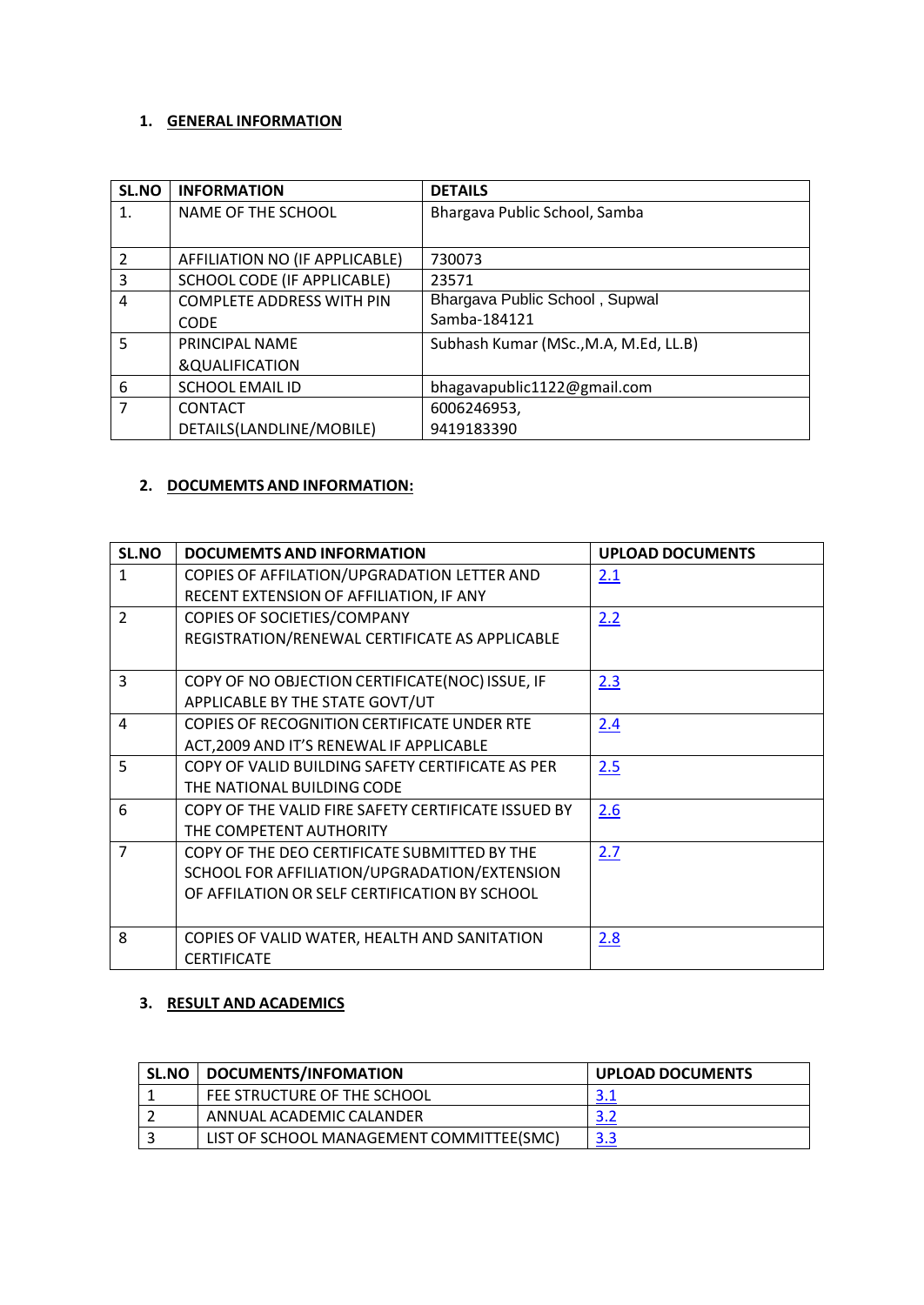| LIST OF PARENTS TEACHER             | 3.4 |
|-------------------------------------|-----|
| ASSOCIATION(PTA)MEMBERS             |     |
| LAST THREE-YEAR RESULT OF THE BOARD | 3.5 |
| EXAMINATION AS PER APPLICABILILITY  |     |

### **RESULT CLASS:X**

| S.NO     | <b>YEAR</b> | <b>NO. OF</b><br><b>REGISTERED</b><br><b>STUDENTS</b> | <b>NO. OF</b><br><b>STUDENTS</b><br><b>PASSED</b> | <b>PASS</b><br><b>PERCENTAGE</b> | <b>REMARKS</b> |
|----------|-------------|-------------------------------------------------------|---------------------------------------------------|----------------------------------|----------------|
| <b>.</b> | 2018        | 53                                                    | 52                                                | 98                               |                |
| z.       | 2019        | 60                                                    | 58                                                | 97                               |                |
| O.       | 2020        | 58                                                    | 50                                                | 86                               |                |

#### **RESULT CLASS: XII**

| S.NO     | <b>YEAR</b> | NO. OF<br><b>REGISTERED</b><br><b>STUDENTS</b> | <b>NO. OF</b><br><b>STUDENTS</b><br><b>PASSED</b> | <b>PASS</b><br><b>PERCENTAGE</b> | <b>REMARKS</b> |
|----------|-------------|------------------------------------------------|---------------------------------------------------|----------------------------------|----------------|
| <b>.</b> | 2020        | 40                                             | 31                                                | 78                               |                |

# **4. STAFF (TEACHING)**

| S.NO | <b>INFORMATION</b>                        | <b>DETAILS</b>         |
|------|-------------------------------------------|------------------------|
|      | PRINCIPAL                                 | Subhash Kumar          |
|      |                                           | (MSc, M.A, M.Ed, L.LB) |
|      | TOTAL NO. OF TEACHER                      | 39                     |
|      | <b>PGT</b>                                | 13                     |
|      | TGT                                       | 8                      |
|      | <b>PRT</b>                                | 18                     |
| 3    | TEACHER SECTION RATIO                     | 1:21                   |
| 4    | DETAILS OF SPECIAL EDUCATOR               | Monika Bharti          |
| 5    | DETAILS OF COUNSELLOR AND WELNESS TEACHER | Monika Bharti          |

#### **5.SCHOOL INFRASTRUCTURE:**

| S.NO           | <b>INFORMATION</b>                          | <b>DETAILS</b>                |
|----------------|---------------------------------------------|-------------------------------|
| $\mathbf{1}$   | TOTAL CAMPUS AREA OF THE SCHOOL (IN         | 10117.1 SqMtr                 |
|                | <b>SQUARE MTR)</b>                          |                               |
| $\overline{2}$ | NO. AND SIZE OF THE CLASS ROOMS (IN SQ MTR) | Class Room -32                |
|                |                                             | 3-Rooms-46.45;24-Rooms-41.80; |
|                |                                             | 5-Rooms-19.50 (SqMtr)         |
| $\overline{3}$ | NO. AND SIZE OF LABORATORIES INCLUDING      | Total Labs=6                  |
|                | COMPUTER LABS (IN SQ MTR)                   | 4-labs-55.34;2-labs-27.87     |
|                |                                             | (SqMtr)                       |